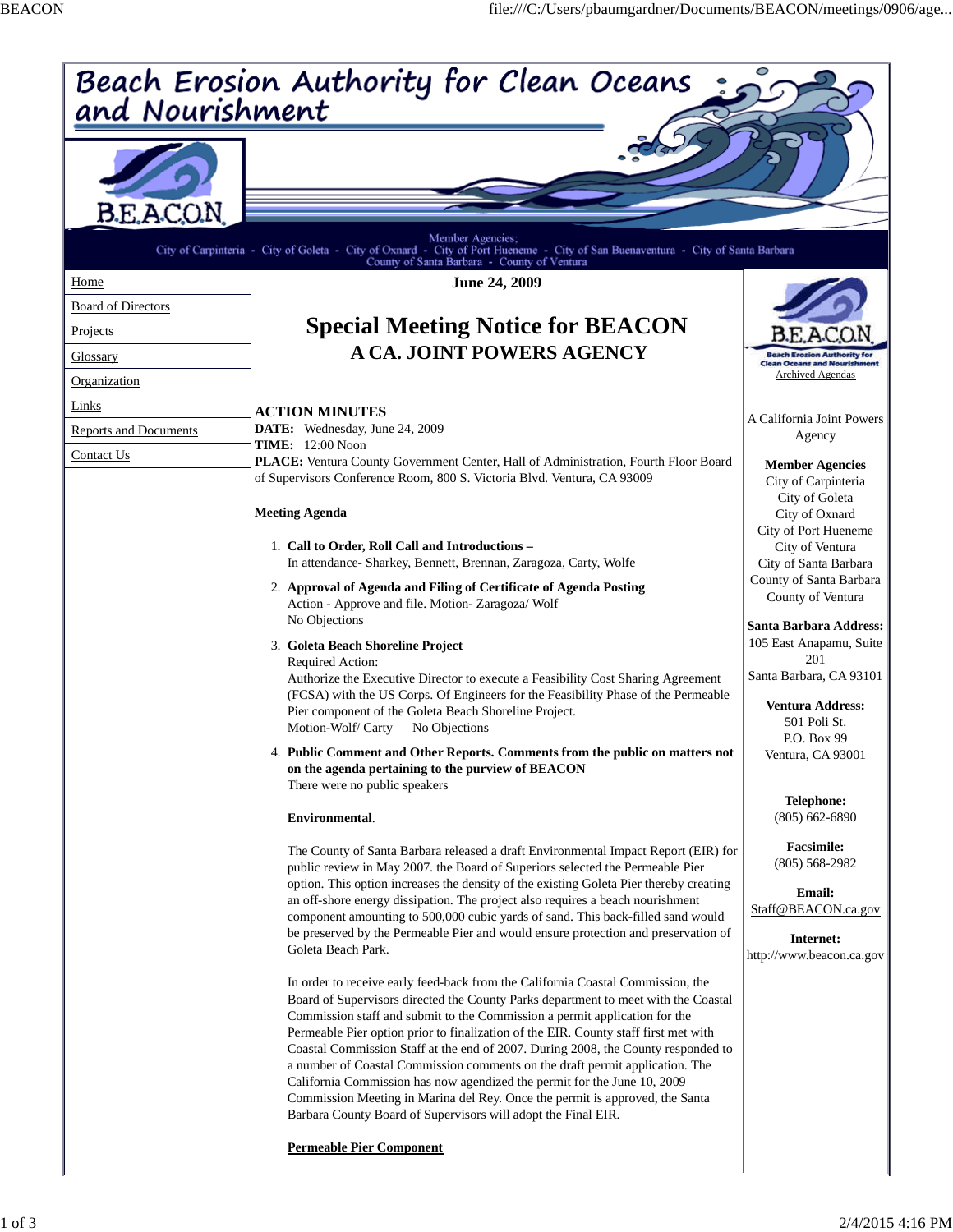For purposes of delivery, the project has been divided into two components. One component is the Permeable Pier. This element consists of the construction of a 500-foot long, 20-foot wide, permeable pile sand retention system as an addition to the existing Goleta Beach Pier. This addition entails 250–330 new timber piles (18-inches to 20-inches in diameter) and timber decking. The total cost of this component is estimated at \$1.9M.

Funding for this component is to come from the US Corp. of Engineers "Continuing Authorization Program" (CAP) Section 105.

## **Beach Nourishment Component**

The second component is the beach nourishment portion of the project. This component involves an initial offshore dredging of approximately 500,000 cubic yards of sand and placement of dredged material on Goleta Beach up-coast of the Goleta Beach Pier. The enhanced "Permeable Pier" will retain the nourishment. Additional periodic offshore dredging/beach nourishment may be required on an as-needed basis not exceeding 100,000 cubic yards of material per year.

The total cost of this component is estimated at approximately \$10M.

Funding for this nourishment component is to come from the County of Santa Barbara through an array of state and federal grants.

## **Permeable Pier Component - Funding**

As explained above, the funding for the Permeable Pier component of the Goleta Beach Shoreline project will come from the US Corp. of Engineers "Continuing Authorization Program" (CAP) Section 105.

The funding phases are broken out as follows:

Feasibility Study: \$350,000 Design: \$600,000 Construction: \$1,000,000 Total: \$1,950,000

For the Feasibility Study phase, the US Corp. of Engineers (USCOE) requires a Feasibility Cost Sharing Agreement (FCSA) with the local sponsoring agency in order to proceed. The FCSA dictates that the USCOE and the Local Sponsoring Agency share equally the cost of the Project Feasibility Study beyond the initial \$100,000 expended. The USCOE has already expended \$100,000 on the Feasibility Study. The remaining cost is estimated at \$350,000. The local sponsor share can be provided by in-kind services. A new agreement would be executed for the design and construction phases. The cost sharing required for these phases is 35% local and 65% Federal.

## **BEACON's Role in the Permeable Pier Component**

The USCOE has identified Feasibility Study funding and wishes to secure it as soon as possible. In order for the USCOE to accomplish this, a Feasibility Cost Sharing Agreement (FCSA) must be executed with the local agency. In this case the local agency could be either the Santa Barbara County Park Department or BEACON. BEACON has the ability to executes the FCSA much quicker than the County. As a result, staff is recommending that the Board Authorize the Executive Director to execute the FCSA with the USCOE for the feasibility phase of the Goleta Beach Permeable Pier project. All of the cost sharing portion for BEACON will be covered by in-kind services so there will be no direct funding participation required of BEACON.

Upon completion of the Feasibility Phase (estimated for the end of 2009), the design and construction phases agreement will be executed between the Santa Barbara County Parks and the USCOE.

PDF file